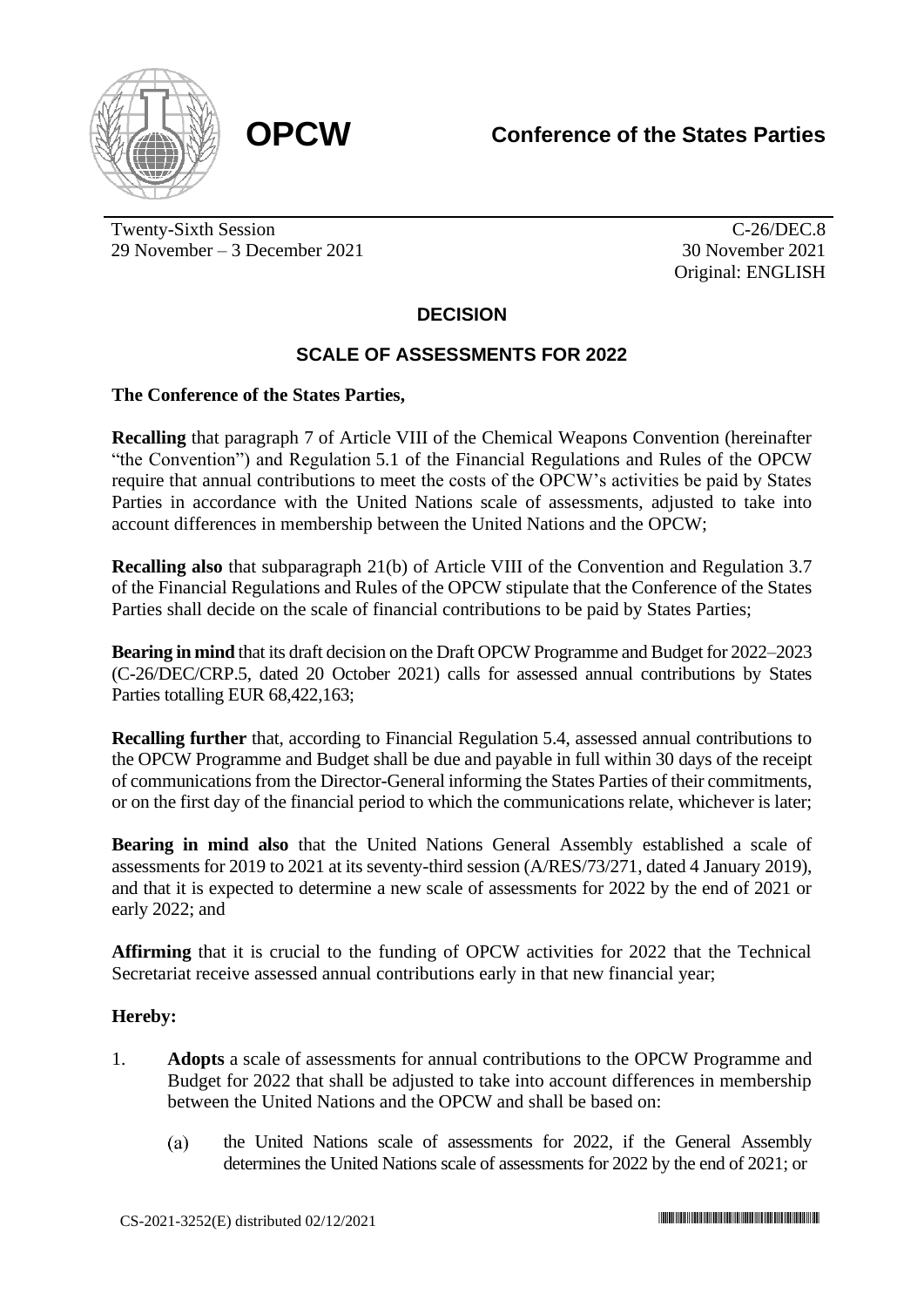- $(b)$ the United Nations scale of assessments for 2021, if the General Assembly does not determine the United Nations scale of assessments for 2022 by the end of 2021; and
- 2. **Calls upon** all States Parties to pay their assessed annual contributions for 2022, in full and on time, in accordance with Regulation 5.4 of the Financial Regulations and Rules of the OPCW.
- Annex: Indicative Scale of Assessments for States Parties and Apportionment of Annual Contributions to the Programme and Budget of the OPCW for 2022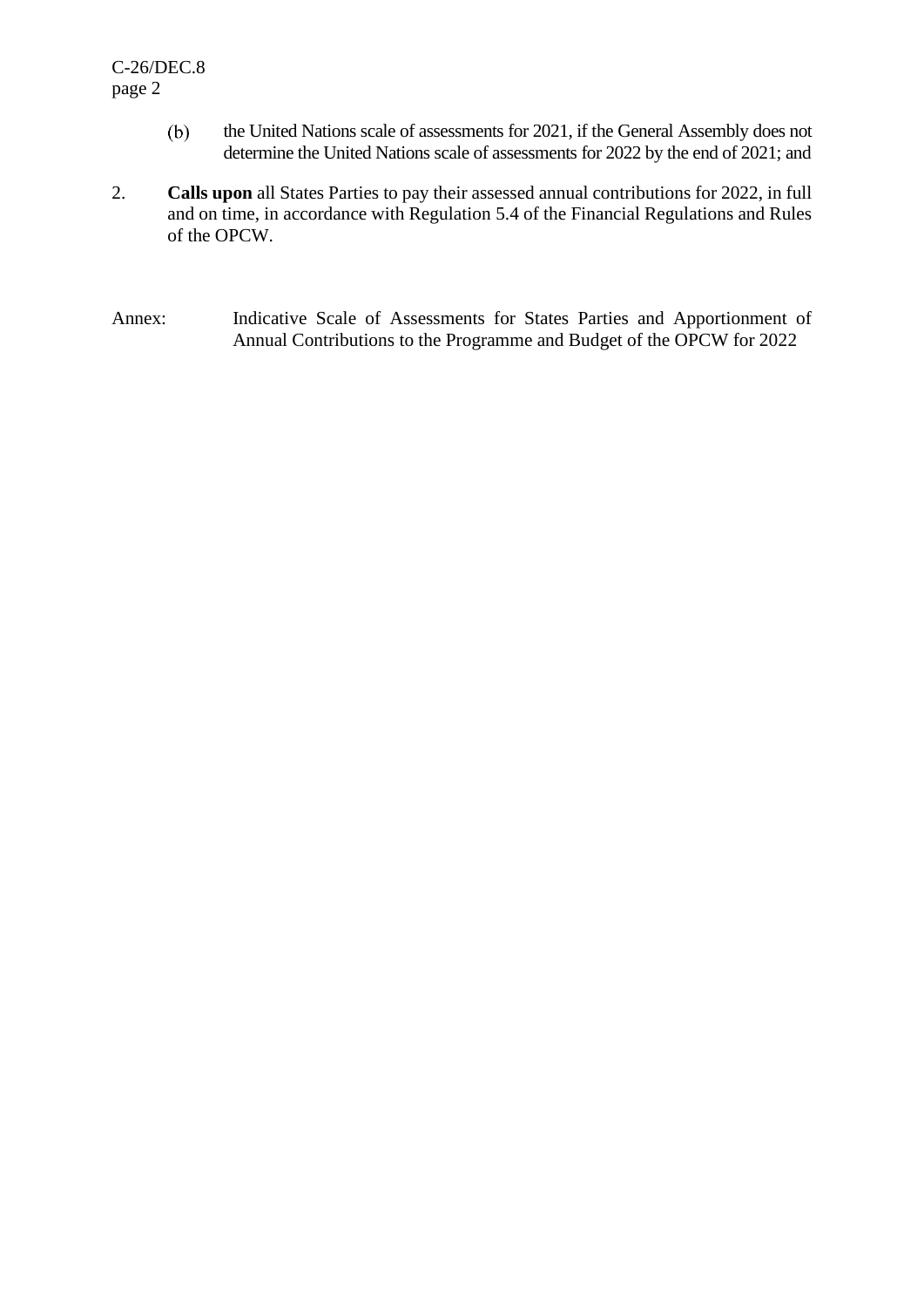#### **Annex**

### **INDICATIVE SCALE OF ASSESSMENTS FOR STATES PARTIES AND APPORTIONMENT OF ANNUAL CONTRIBUTIONS TO THE PROGRAMME AND BUDGET OF THE OPCW FOR 2022**<sup>1</sup>

|                   |                                  | <b>United</b>  |                       | <b>Assessed</b>     |
|-------------------|----------------------------------|----------------|-----------------------|---------------------|
|                   | <b>State Party</b>               | <b>Nations</b> | <b>OPCW Scale</b> (%) | <b>Contribution</b> |
|                   |                                  | Scale $(\% )$  |                       | (Euros)             |
| 1.                | Afghanistan                      | 0.007          | 0.007061314529693     | 4,832               |
| 2.                | Albania                          | 0.008          | 0.008070073748221     | 5,522               |
| $\overline{3}$ .  | Algeria                          | 0.138          | 0.139208772156812     | 95,250              |
| 4.                | Andorra                          | 0.005          | 0.005043796092638     | 3,451               |
| 5.                | Angola                           | 0.010          | 0.010087592185276     | 6,902               |
| 6.                | Antigua and Barbuda              | 0.002          | 0.002017518437055     | 1,380               |
| $\overline{7}$ .  | Argentina                        | 0.915          | 0.923014684952772     | 631,547             |
| 8.                | Armenia                          | 0.007          | 0.007061314529693     | 4,832               |
| 9.                | Australia                        | 2.210          | 2.229357872946040     | 1,525,375           |
| 10.               | Austria                          | 0.677          | 0.682929990943199     | 467,275             |
| 11.               | Azerbaijan                       | 0.049          | 0.049429201707853     | 33,821              |
| 12.               | <b>Bahamas</b>                   | 0.018          | 0.018157665933497     | 12,424              |
| 13.               | <b>Bahrain</b>                   | 0.050          | 0.050437960926381     | 34,511              |
| 14.               | Bangladesh                       | 0.010          | 0.010087592185276     | 6,902               |
| 15.               | <b>Barbados</b>                  | 0.007          | 0.007061314529693     | 4,832               |
| 16.               | <b>Belarus</b>                   | 0.049          | 0.049429201707853     | 33,821              |
| 17.               | Belgium                          | 0.821          | 0.828191318411176     | 566,666             |
| 18.               | <b>Belize</b>                    | 0.001          | 0.001000000000000     | 684                 |
| 19.               | Benin                            | 0.003          | 0.003026277655583     | 2,071               |
| 20.               | <b>Bhutan</b>                    | 0.001          | 0.001000000000000     | 684                 |
| 21.               | Bolivia (Plurinational State of) | 0.016          | 0.016140147496442     | 11,043              |
| 22.               | Bosnia and Herzegovina           | 0.012          | 0.012105110622331     | 8,283               |
| 23.               | <b>Botswana</b>                  | 0.014          | 0.014122629059387     | 9,663               |
| 24.               | <b>Brazil</b>                    | 2.948          | 2.973822176219420     | 2,034,753           |
| $2\overline{5}$ . | Brunei Darussalam                | 0.025          | 0.025218980463191     | 17,255              |
| 26.               | Bulgaria                         | 0.046          | 0.046402924052271     | 31,750              |
| 27.               | Burkina Faso                     | 0.003          | 0.003026277655583     | 2,071               |
| 28.               | Burundi                          | 0.001          | 0.001000000000000     | 684                 |
| 29.               | Cabo Verde                       | 0.001          | 0.001000000000000     | 684                 |
| 30.               | Cambodia                         | 0.006          | 0.006052555311166     | 4,141               |
| 31.               | Cameroon                         | 0.013          | 0.013113869840859     | 8,973               |
| 32.               | Canada                           | 2.734          | 2.757947703454510     | 1,887,047           |
| 33.               | Central African Republic         | 0.001          | 0.001000000000000     | 684                 |
| 34.               | Chad                             | 0.004          | 0.004035036874110     | 2,761               |

<sup>1</sup> Based on the United Nations scale of assessments established for 2019 to 2021 by the United Nations General Assembly at its seventy-third session (A/RES/73/271), adjusted for differences between the membership of the United Nations and the OPCW's membership of States Parties.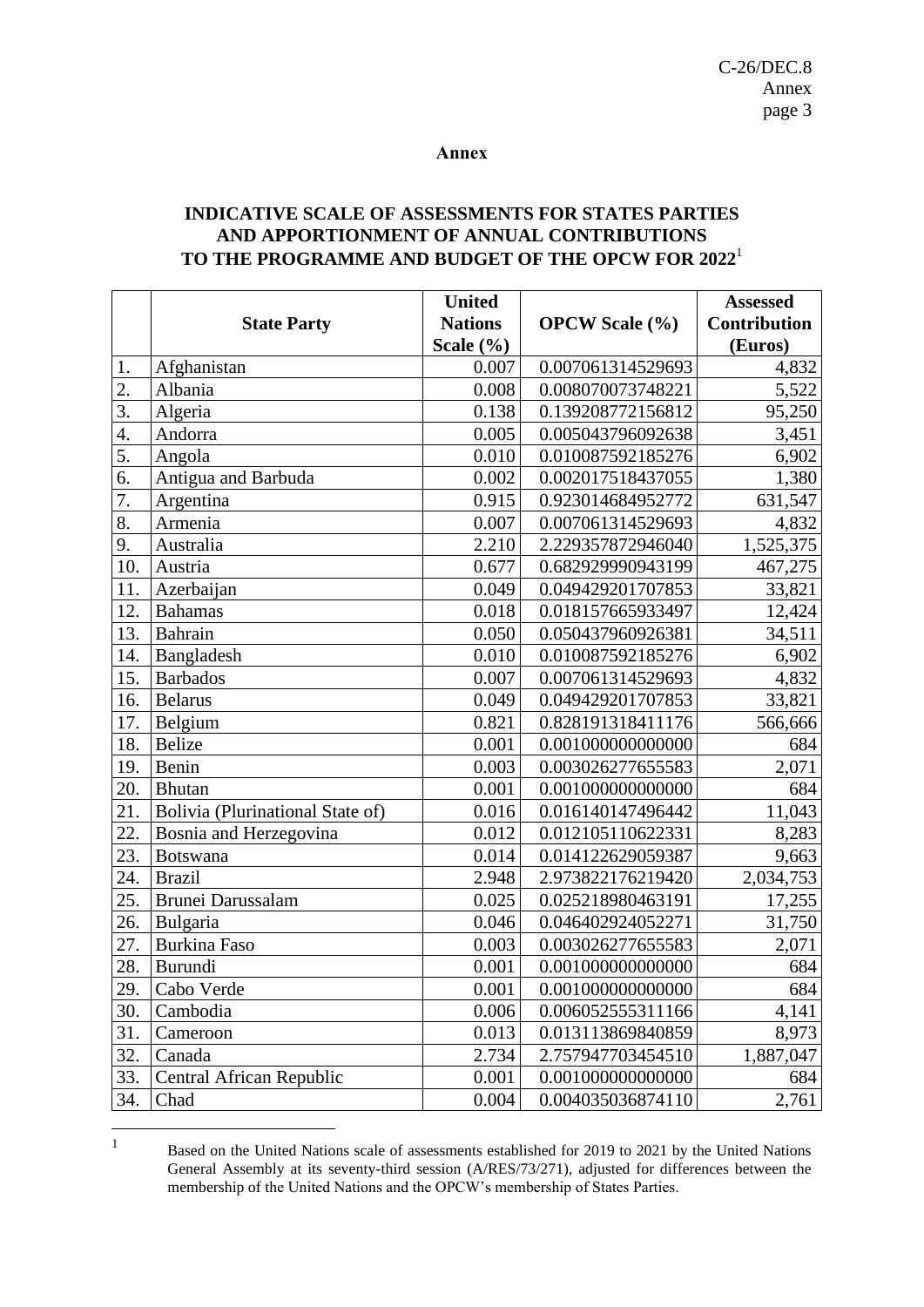C-26/DEC.8 Annex page 4

|     |                                  | <b>United</b>  |                       | <b>Assessed</b>     |
|-----|----------------------------------|----------------|-----------------------|---------------------|
|     | <b>State Party</b>               | <b>Nations</b> | <b>OPCW Scale</b> (%) | <b>Contribution</b> |
|     |                                  | Scale $(\% )$  |                       | (Euros)             |
| 35. | Chile                            | 0.407          | 0.410565001940741     | 280,917             |
| 36. | China                            | 12.005         | 12.110154418424100    | 8,286,031           |
| 37. | Colombia                         | 0.288          | 0.290522654935955     | 198,782             |
| 38. | Comoros                          | 0.001          | 0.001000000000000     | 684                 |
| 39. | Congo                            | 0.006          | 0.006052555311166     | 4,141               |
| 40. | Cook Islands                     | 0.001          | 0.001000000000000     | 684                 |
| 41. | Costa Rica                       | 0.062          | 0.062543071548712     | 42,793              |
| 42. | Côte d'Ivoire                    | 0.013          | 0.013113869840859     | 8,973               |
| 43. | Croatia                          | 0.077          | 0.077674459826627     | 53,147              |
| 44. | Cuba                             | 0.080          | 0.080700737482210     | 55,217              |
| 45. | Cyprus                           | 0.036          | 0.036315331866994     | 24,848              |
| 46. | Czech Republic                   | 0.311          | 0.313724116962090     | 214,657             |
| 47. | Democratic Republic of the Congo | 0.010          | 0.010087592185276     | 6,902               |
| 48. | Denmark                          | 0.554          | 0.558852607064302     | 382,379             |
| 49. | Djibouti                         | 0.001          | 0.001000000000000     | 684                 |
| 50. | Dominica                         | 0.001          | 0.001000000000000     | 684                 |
| 51. | Dominican Republic               | 0.053          | 0.053464238581964     | 36,581              |
| 52. | Ecuador                          | 0.080          | 0.080700737482210     | 55,217              |
| 53. | El Salvador                      | 0.012          | 0.012105110622331     | 8,283               |
| 54. | <b>Equatorial Guinea</b>         | 0.016          | 0.016140147496442     | 11,043              |
| 55. | Eritrea                          | 0.001          | 0.001000000000000     | 684                 |
| 56. | Estonia                          | 0.039          | 0.039341609522577     | 26,918              |
| 57. | Eswatini                         | 0.002          | 0.002017518437055     | 1,380               |
| 58. | Ethiopia                         | 0.010          | 0.010087592185276     | 6,902               |
| 59. | Fiji                             | 0.003          | 0.003026277655583     | 2,071               |
| 60. | Finland                          | 0.421          | 0.424687631000128     | 290,580             |
| 61. | France                           | 4.427          | 4.465777060421770     | 3,055,582           |
| 62. | Gabon                            | 0.015          | 0.015131388277914     | 10,353              |
| 63. | Gambia                           | 0.001          | 0.001000000000000     | 684                 |
| 64. | Georgia                          | 0.008          | 0.008070073748221     | 5,522               |
| 65. | Germany                          | 6.090          | 6.143343640833210     | 4,203,410           |
| 66. | Ghana                            | 0.015          | 0.015131388277914     | 10,353              |
| 67. | Greece                           | 0.366          | 0.369205873981109     | 252,619             |
| 68. | Grenada                          | 0.001          | 0.001000000000000     | 684                 |
| 69. | Guatemala                        | 0.036          | 0.036315331866994     | 24,848              |
| 70. | Guinea                           | 0.003          | 0.003026277655583     | 2,071               |
| 71. | Guinea-Bissau                    | 0.001          | 0.001000000000000     | 684                 |
| 72. | Guyana                           | 0.002          | 0.002017518437055     | 1,380               |
| 73. | Haiti                            | 0.003          | 0.003026277655583     | 2,071               |
| 74. | <b>Holy See</b>                  | 0.001          | 0.001000000000000     | 684                 |
| 75. | Honduras                         | 0.009          | 0.009078832966749     | 6,212               |
| 76. | Hungary                          | 0.206          | 0.207804399016690     | 142,184             |
| 77. | Iceland                          | 0.028          | 0.028245258118773     | 19,326              |
| 78. | India                            | 0.834          | 0.841305188252035     | 575,639             |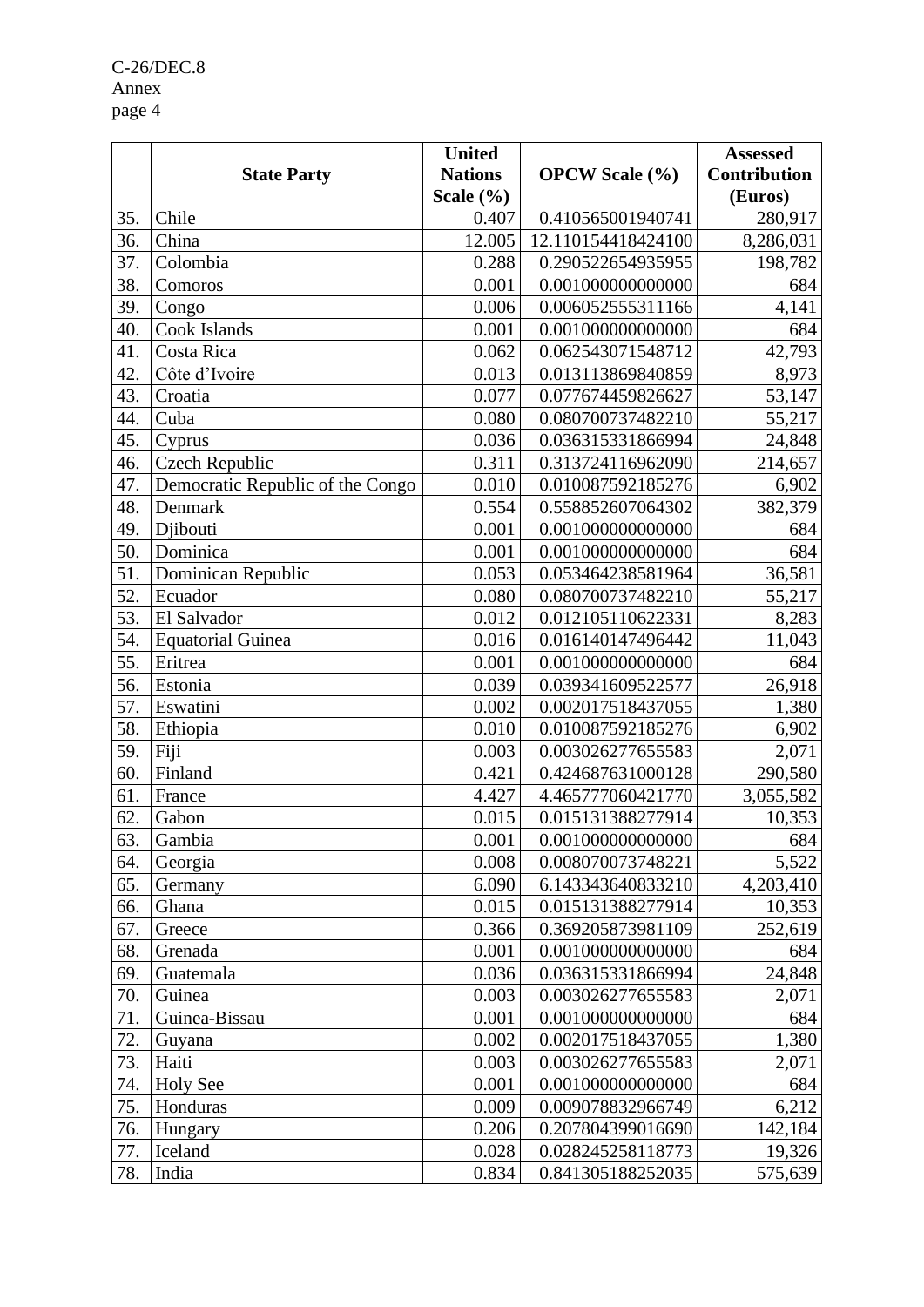|      |                                       | <b>United</b>  |                       | <b>Assessed</b>     |
|------|---------------------------------------|----------------|-----------------------|---------------------|
|      | <b>State Party</b>                    | <b>Nations</b> | <b>OPCW Scale</b> (%) | <b>Contribution</b> |
|      |                                       | Scale $(\% )$  |                       | (Euros)             |
| 79.  | Indonesia                             | 0.543          | 0.547756255660498     | 374,787             |
| 80.  | Iran (Islamic Republic of)            | 0.398          | 0.401486168973993     | 274,706             |
| 81.  | Iraq                                  | 0.129          | 0.130129939190063     | 89,038              |
| 82.  | Ireland                               | 0.371          | 0.374249670073747     | 256,070             |
| 83.  | Italy                                 | 3.307          | 3.335966735670840     | 2,282,542           |
| 84.  | Jamaica                               | 0.008          | 0.008070073748221     | 5,522               |
| 85.  | Japan                                 | 8.564          | 8.639013947470540     | 5,911,001           |
| 86.  | Jordan                                | 0.021          | 0.021183943589080     | 14,495              |
| 87.  | Kazakhstan                            | 0.178          | 0.179559140897916     | 122,858             |
| 88.  | Kenya                                 | 0.024          | 0.024210221244663     | 16,565              |
| 89.  | Kiribati                              | 0.001          | 0.001000000000000     | 684                 |
| 90.  | Kuwait                                | 0.252          | 0.254207323068960     | 173,934             |
| 91.  | Kyrgyzstan                            | 0.002          | 0.002017518437055     | 1,380               |
| 92.  | Lao People's Democratic Republic      | 0.005          | 0.005043796092638     | 3,451               |
| 93.  | Latvia                                | 0.047          | 0.047411683270798     | 32,440              |
| 94.  | Lebanon                               | 0.047          | 0.047411683270798     | 32,440              |
| 95.  | Lesotho                               | 0.001          | 0.001000000000000     | 684                 |
| 96.  | Liberia                               | 0.001          | 0.001000000000000     | 684                 |
| 97.  | Libya                                 | 0.030          | 0.030262776555829     | 20,706              |
| 98.  | Liechtenstein                         | 0.009          | 0.009078832966749     | 6,212               |
| 99.  | Lithuania                             | 0.071          | 0.071621904515461     | 49,005              |
|      | 100. Luxembourg                       | 0.067          | 0.067586867641351     | 46,244              |
| 101. | Madagascar                            | 0.004          | 0.004035036874110     | 2,761               |
|      | 102. Malawi                           | 0.002          | 0.002017518437055     | 1,380               |
|      | 103. Malaysia                         | 0.341          | 0.343986893517918     | 235,363             |
|      | 104. Maldives                         | 0.004          | 0.004035036874110     | 2,761               |
|      | 105. Mali                             | 0.004          | 0.004035036874110     | 2,761               |
|      | 106. Malta                            | 0.017          | 0.017148906714970     | 11,734              |
|      | 107. Marshall Islands                 | 0.001          | $0.001000000000000$   | 684                 |
|      | 108. Mauritania                       | 0.002          | 0.002017518437055     | 1,380               |
|      | 109. Mauritius                        | 0.011          | 0.011096351403804     | 7,592               |
|      | 110. Mexico                           | 1.292          | 1.303316910337680     | 891,758             |
|      | 111. Micronesia (Federated States of) | 0.001          | 0.001000000000000     | 684                 |
|      | 112. Monaco                           | 0.011          | 0.011096351403804     | 7,592               |
|      | 113. Mongolia                         | 0.005          | 0.005043796092638     | 3,451               |
|      | 114. Montenegro                       | 0.004          | 0.004035036874110     | 2,761               |
|      | 115. Morocco                          | 0.055          | 0.055481757019019     | 37,962              |
|      | 116. Mozambique                       | 0.004          | 0.004035036874110     | 2,761               |
|      | 117. Myanmar                          | 0.010          | 0.010087592185276     | 6,902               |
|      | 118. Namibia                          | 0.009          | 0.009078832966749     | 6,212               |
|      | 119. Nauru                            | 0.001          | 0.001000000000000     | 684                 |
|      | 120. Nepal                            | 0.007          | 0.007061314529693     | 4,832               |
|      | 121. Netherlands                      | 1.356          | 1.367877500323450     | 935,931             |
| 122. | New Zealand                           | 0.291          | 0.293548932591537     | 200,853             |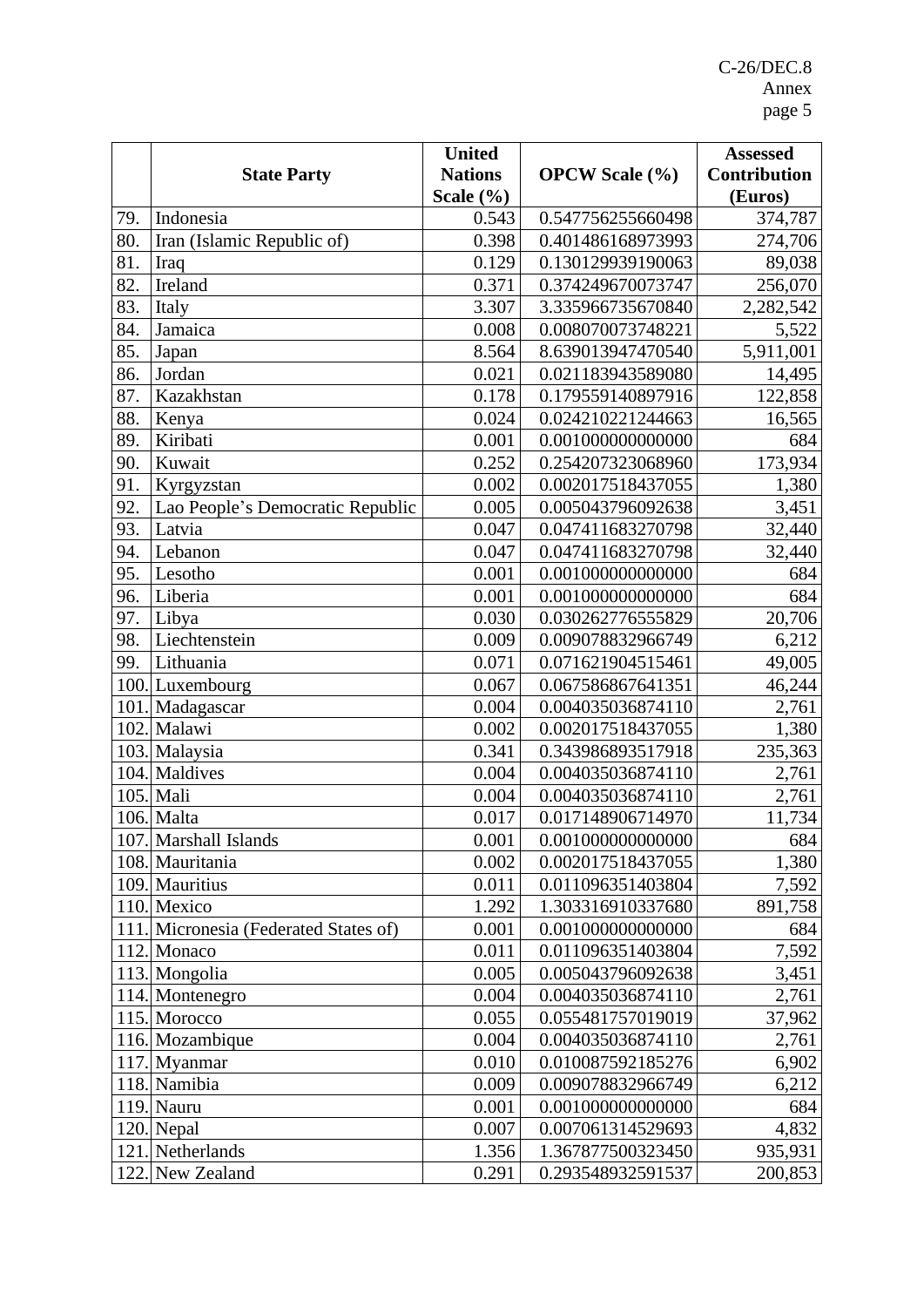C-26/DEC.8 Annex page 6

|      |                                  | <b>United</b>  |                       | <b>Assessed</b>     |
|------|----------------------------------|----------------|-----------------------|---------------------|
|      | <b>State Party</b>               | <b>Nations</b> | <b>OPCW Scale</b> (%) | <b>Contribution</b> |
|      |                                  | Scale $(\% )$  |                       | (Euros)             |
|      | 123. Nicaragua                   | 0.005          | 0.005043796092638     | 3,451               |
|      | 124. Niger                       | 0.002          | 0.002017518437055     | 1,380               |
|      | 125. Nigeria                     | 0.250          | 0.252189804631905     | 172,554             |
|      | 126. Niue                        | 0.001          | 0.001000000000000     | 684                 |
|      | 127. North Macedonia             | 0.007          | 0.007061314529693     | 4,832               |
|      | 128. Norway                      | 0.754          | 0.760604450769825     | 520,422             |
| 129. | Oman                             | 0.115          | 0.116007310130676     | 79,375              |
|      | 130. Pakistan                    | 0.115          | 0.116007310130676     | 79,375              |
|      | 131. Palau                       | 0.001          | 0.001000000000000     | 684                 |
|      | 132. Panama                      | 0.045          | 0.045394164833743     | 31,060              |
|      | 133. Papua New Guinea            | 0.010          | 0.010087592185276     | 6,902               |
|      | 134. Paraguay                    | 0.016          | 0.016140147496442     | 11,043              |
|      | $135.$ Peru                      | 0.152          | 0.153331401216198     | 104,913             |
|      | 136. Philippines                 | 0.205          | 0.206795639798162     | 141,494             |
|      | 137. Poland                      | 0.802          | 0.809024893259151     | 553,552             |
|      | 138. Portugal                    | 0.350          | 0.353065726484667     | 241,575             |
|      | 139. Oatar                       | 0.282          | 0.284470099624789     | 194,641             |
|      | 140. Republic of Korea           | 2.267          | 2.286857148402110     | 1,564,717           |
|      | 141. Republic of Moldova         | 0.003          | 0.003026277655583     | 2,071               |
|      | 142. Romania                     | 0.198          | 0.199734325268469     | 136,663             |
|      | 143. Russian Federation          | 2.405          | 2.426065920558930     | 1,659,967           |
| 144. | Rwanda                           | 0.003          | 0.003026277655583     | 2,071               |
|      | 145. Saint Kitts and Nevis       | 0.001          | 0.001000000000000     | 684                 |
|      | 146. Saint Lucia                 | 0.001          | 0.001000000000000     | 684                 |
| 147. | Saint Vincent and the Grenadines | 0.001          | 0.001000000000000     | 684                 |
|      | 148. Samoa                       | 0.001          | 0.001000000000000     | 684                 |
| 149. | San Marino                       | 0.002          | 0.002017518437055     | 1,380               |
|      | 150. Sao Tome and Principe       | 0.001          | 0.001000000000000     | 684                 |
|      | 151. Saudi Arabia                | 1.172          | 1.182265804114370     | 808,932             |
|      | 152. Senegal                     | 0.007          | 0.007061314529693     | 4,832               |
|      | 153. Serbia                      | 0.028          | 0.028245258118773     | 19,326              |
|      | 154. Seychelles                  | 0.002          | 0.002017518437055     | 1,380               |
|      | 155. Sierra Leone                | 0.001          | 0.001000000000000     | 684                 |
|      | 156. Singapore                   | 0.485          | 0.489248220985896     | 334,754             |
|      | 157. Slovakia                    | 0.153          | 0.154340160434726     | 105,603             |
|      | 158. Slovenia                    | 0.076          | 0.076665700608099     | 52,456              |
|      | 159. Solomon Islands             | 0.001          | 0.001000000000000     | 684                 |
|      | 160. Somalia                     | 0.001          | 0.001000000000000     | 684                 |
|      | 161. South Africa                | 0.272          | 0.274382507439513     | 187,738             |
|      | $162$ . Spain                    | 2.146          | 2.164797282960270     | 1,481,201           |
|      | 163. Sri Lanka                   | 0.044          | 0.044385405615215     | 30,369              |
|      | 164. State of Palestine          | 0.008          | 0.008070073748221     | 5,522               |
|      | $165$ . Sudan                    | 0.010          | 0.010087592185276     | 6,902               |
|      | 166. Suriname                    | 0.005          | 0.005043796092638     | 3,451               |